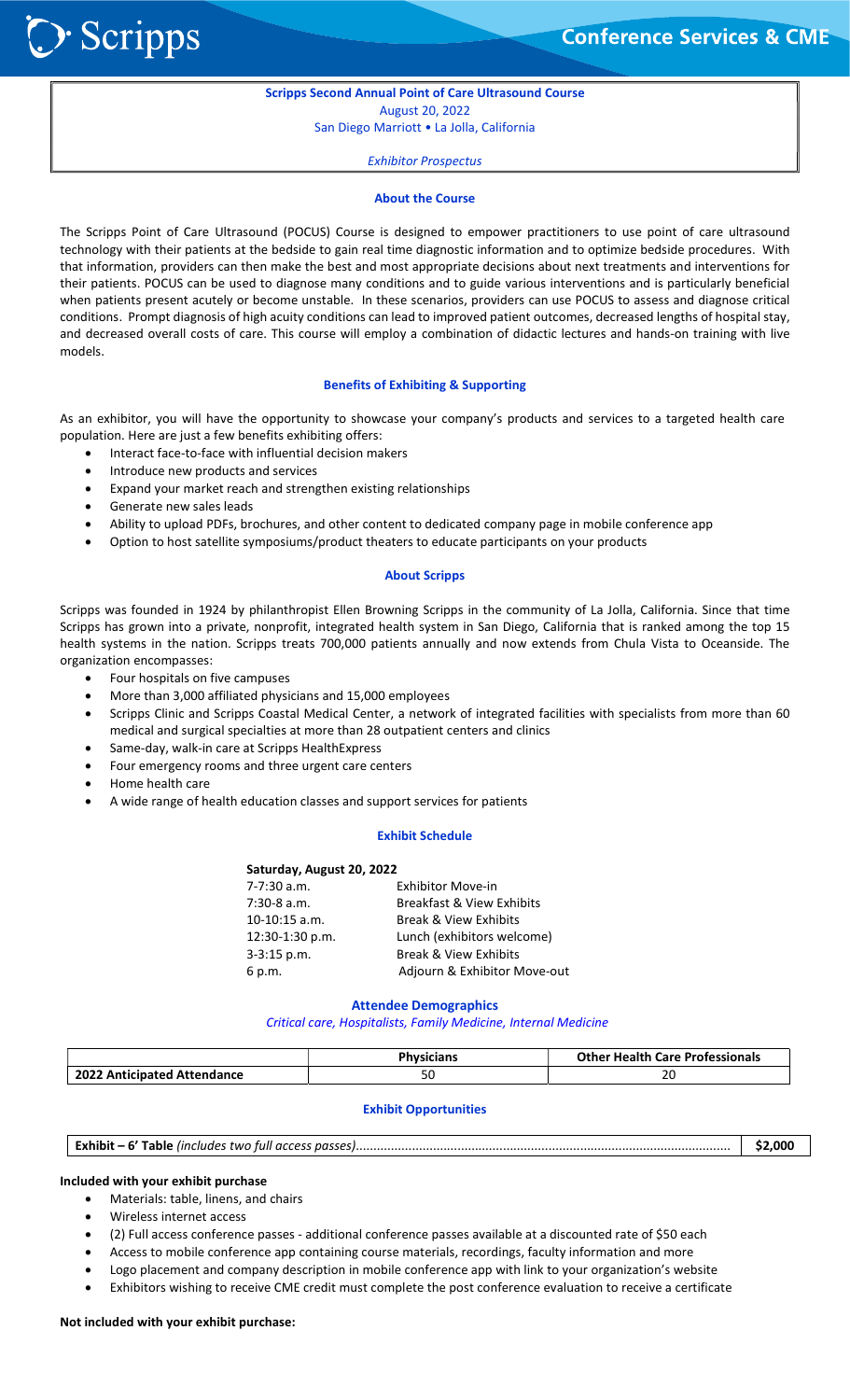> Scripps

i<br>I

- Pipe and drape (not available)
- Additional furniture or equipment rentals (space restrictions apply)
- Electricity or audio-visual equipment
- Labor for installing or dismantling your exhibit display
- Security: the exhibit area is outdoors and no security guard will be present. We ask that you do not leave any valuable items unattended at your booth at any time. Anything you leave in the exhibit area will be left at your own risk. Scripps will not accept liability for any items in the exhibit area at any time.

### Scripps Health Meeting Guidelines

- 1. Proof of vaccination will be required for all staff, participants, and vendors who wish to attend the conference inperson.
- 2. Staff, participants, and vendors who are unvaccinated are required to bring proof of a negative PCR test taken within 48 hours of the start of the conference.
- 3. ALL STAFF, PARTICIPANTS, AND VENDORS MUST BE ASYMPTOMATIC TO ATTEND THE IN-PERSON CONFERENCE.
- 4. All staff, participants, and vendors will be required to wear masks and remain physically distanced during the conference.
	- \*\* These guidelines may be modified at any time in advance of or during the Conference.\*\*

#### Booth Traffic

While Scripps makes every effort to promote and encourage attendees to visit the Exhibit Hall, we cannot guarantee booth traffic. It is the exhibiting company's responsibility to promote its presence at the course through pre-meeting notifications and on-site promotions to draw traffic to their booth.

\*\*In alignment with the ACCME Standards for Integrity and Independence in Accredited Continuing Education, exhibitors will only be provided with limited participant information from those who have agreed to have their information shared.

#### Additional Support Opportunities & Pricing

#### In-kind Support: Ultrasound Equipment Benefits of In-kind Support

- Influential decision makers participating in hands-on learning using your company's equipment
- Inclusion in the conference daily announcements
- Build visibility for your company in a competitive marketplace
- Expand your market reach and strengthen existing customer relationships
- Tax deductible donation to a 501 C(3) nonprofit organization

meal and only your company name will be acknowledged on the signage.

#### Breakfast Sponsorship \$3,000

Attendees and faculty will enjoy a delicious buffet arranged by Scripps, compliments of your generous support. Signage with your company name will be strategically placed next to the food and beverage station in the exhibit area, as well as in the designated eating area, providing you an opportunity to have your company sales image as a first impression with attendees.

# Guarantee of Exclusivity \$3,000

additional fee Should you choose to sponsor the breakfast buffet, this additional fee guarantees that no other company can sponsor the same

#### Exhibit & Conference Venue

The San Diego Marriott 4240 La Jolla Village Dr La Jolla, California 92037

#### Payment Information

- All exhibit applications must be received by Friday, August 12, 2022. Upon receipt of the application, a confirmation email will be sent.
- Payment must be received prior to the start of the activity.
- The exhibit cancellation deadline is Friday, August 12, 2022. Scripps CME will refund the cost of the exhibit less a \$100 processing fee. After August 12<sup>th</sup> no refunds will be granted.
- Exhibit space must be occupied by 7:30 a.m. on August 20, 2022. Failure to meet this deadline will cause forfeiture of your space. Scripps may use or reassign the space without refund. Exhibitors who anticipate delays must notify Scripps.

#### Application Review

For an exhibit application to be accepted by Scripps, the products and services must be educational in nature and relate to the educational activity content. Scripps reserves the right to accept or reject a potential exhibitor based on its assessment of whether the company/organization's products and/or services are relevant to the conference content. All exhibits will be reviewed by Scripps.

Scripps reserves the right to refuse the application of any party whose product, service or proposed exhibit is, in Scripps sole discretion, not in keeping with the character of the educational activity and exhibition hall. Approval of the exhibit application is in the sole discretion of Scripps, and may be withheld, among other reasons, for: (a) poor credit history of Exhibitor, including but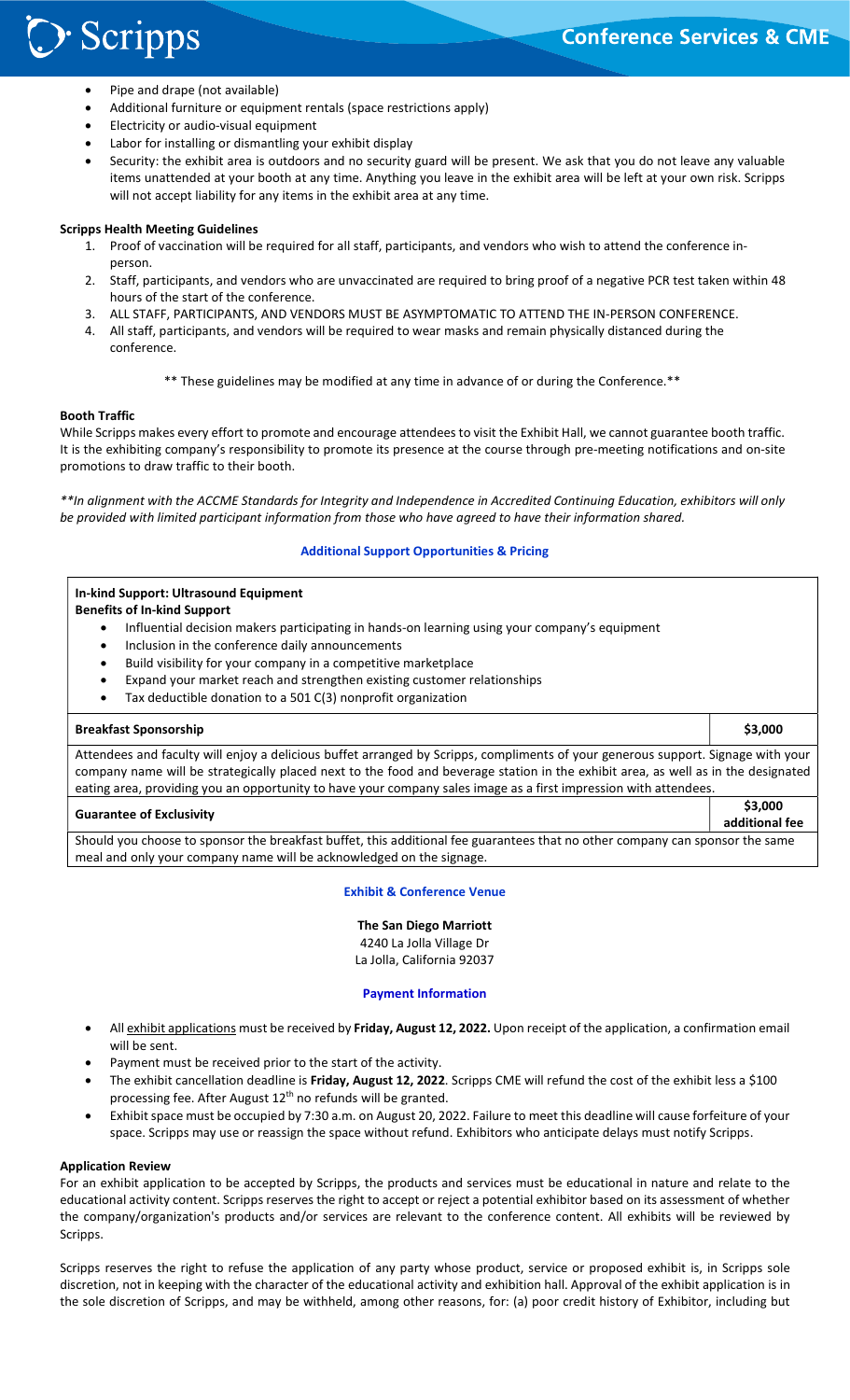not limited to past due amounts owing to Scripps, or (b) breach of the Conditions or any other contract provisions governing any previous trade show or other event conducted or sponsored by Scripps.

#### CME Guidelines Related to Educational Grants, Exhibit Space and Promotional Activities

In compliance with the ACCME Standards for Integrity and Independence in Accredited Continuing Education, arrangements for commercial exhibits or advertisements cannot influence planning or interfere with the presentation, nor can they be a condition of the provision of commercial support for CME activities.

- Exhibit and other promotional fees shall be separate and distinct from educational grants/commercial support.
- All exhibitors must be in a room or area separate from the education and the exhibits must not interfere or in any way compete with the learning experience prior to, during, or immediately after the activity.
- Company representatives must refrain from holding any commercial discussions in the educational ballroom. All promotional activities including interviews, demonstrations, and the distribution of literature or samples must be made within the exhibitor's space. Canvassing or distributing promotional materials outside the exhibitor's rented exhibit space is not permitted.
- Commercial interest representatives may attend CME activities at the discretion of Scripps for the direct purpose of the representatives' own education. However, they may not engage in sales or marketing activities while in the space or place of the educational activity.

#### Exhibit Conditions, Rules and Regulations

Exhibits must adhere, in each case in the determination of Scripps in its sole discretion, to each of the following standards:

Exhibitor must promote the marketing of products and services that relate to the educational activity content.

- Exhibitor may encourage or advance its own products, equipment or services; however, Exhibitor shall not unfairly criticize
	- the products or methods of any other exhibitor.
- Exhibitor shall not directly or indirectly promote or advertise any idea or product which is inconsistent with the stated purpose of the educational activity content.
- Exhibitor shall not infringe the copyrights, trademarks or other intellectual property rights of any third party or unfairly compete with other exhibits.
- Exhibitor's exhibit shall not have an undesirable or unreasonable deleterious effect upon another exhibit or the educational activity.
- Scripps reserves the right to prohibit or remove any exhibit which detracts from the general character of the Exhibition as a

whole, or consists of products or services inconsistent with the purpose of the Exhibition. The right to prohibit or remove includes, but is not limited to, such persons, things, conduct, printed matter or anything else of a character which Scripps deems objectionable.

- Scripps reserves the right, in its sole discretion, to refuse any person, including without limitation any employee of Exhibitor, admission to the Exhibition.
- Scripps accepts no responsibility for breakdown or failure of any of the services provided for, or in connection with, the Exhibition.

#### Printed Material Distribution/Canvassing

Canvassing in any part of the facilities utilized during the Scripps CME program is strictly forbidden, and anyone doing so will be requested to leave the building. Distribution of advertising or printed material by the exhibitor outside of the exhibitor's allotted space will not be permitted unless the distribution or advertising is agreed to in advance with Scripps.

#### Liability

i<br>I

> Scripps

Once an application has been approved by Scripps the following liability policies apply. Exhibitors are encouraged to insure themselves against property loss or damage and against liability for personal injury.

- Neither Scripps, nor the Facility, the employees thereof, nor their representatives, nor any member of the Conference Committee shall be responsible for any injury, loss, or damage that may occur to the Exhibitor or his property from any cause whatsoever, prior to, during, or subsequent to the period of the Exhibit except for any injury, loss, or damage to the extent arising from the negligence or willful misconduct of Scripps, the Facility, their employees, their representatives or any member of the Conference Committee. The Exhibitor agrees to indemnify Scripps, the Facility and their employees, volunteers, and committees from any and all claims for loss, damage, or injury except for any claims for loss, damage or injury to the extent arising from the negligence or willful misconduct of Scripps, the Facility, their employees, volunteers, and committees. Exhibitors are encouraged to insure themselves against property loss or damage, and against both general and personal liability.
- Exhibitor understands and agrees that, for the safety of conference attendees, Exhibitor shall not perform any procedures on or provide any services to conference attendees that are either invasive or are customarily performed in a practitioner's office.

#### FDA Regulations

Exhibitors are reminded of the Food and Drug Administration (FDA) restrictions on the promotion of investigational and preapproved drugs and devices. Exhibitors are also cautioned about FDA prohibition of promoting approved drugs for unapproved purposes. Information regarding FDA regulations may be obtained directly from the FDA. Requests for information and guidance can be obtained at www.fda.gov/cder, the FDA's medical advertising information line, 301-796-1200, or directed to:

FDA Division of Drug Marketing FDA/CDRH/Office of Device Evaluation 10903 New Hampshire Ave. www.fda.gov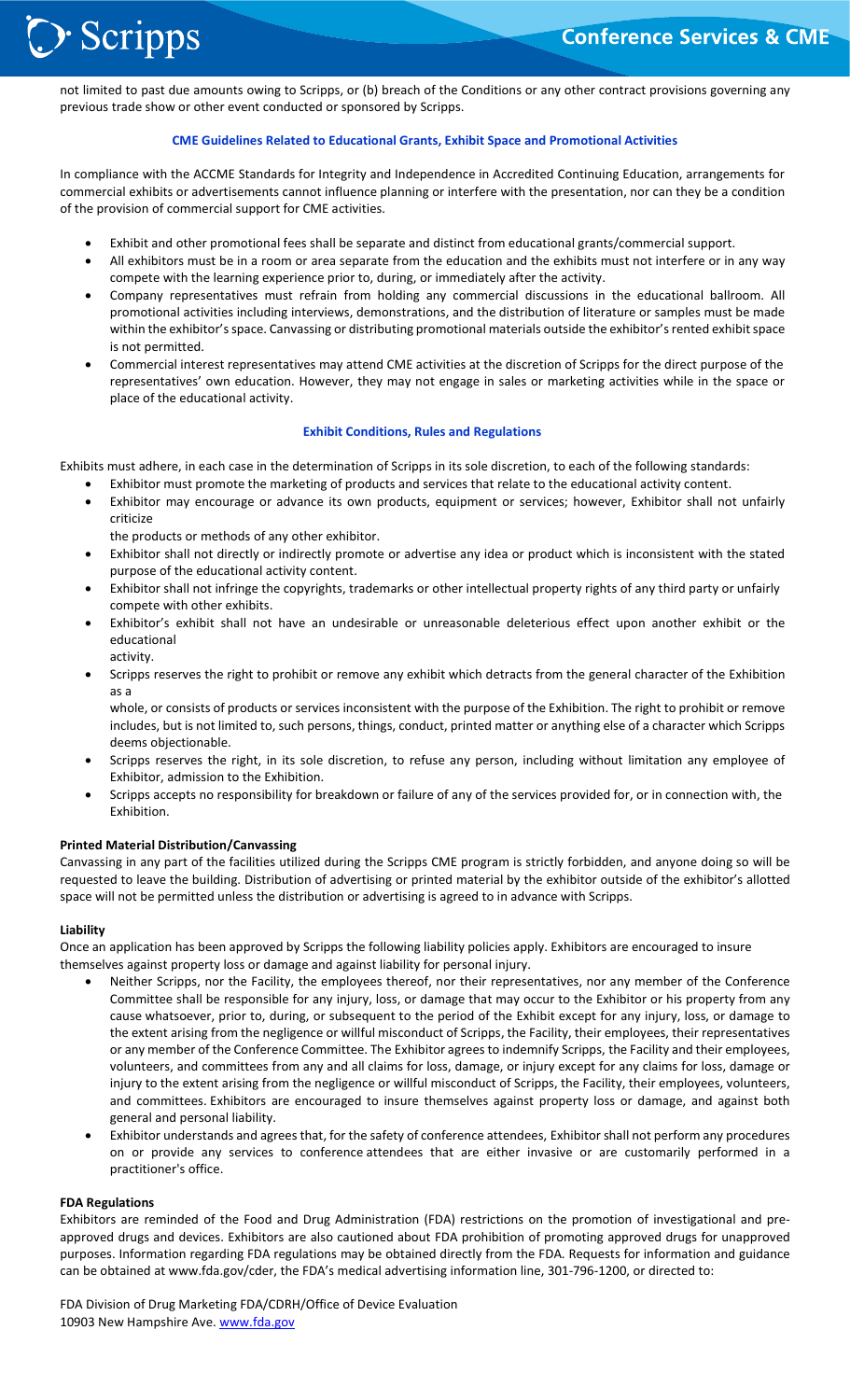i<br>I Building 51, Room 3200 for more information. Silver Spring, MD 20993-8002

#### Family/Guest Attendance Policy

> Scripps

All conference activities are exclusively reserved for paid conference attendees. Children and family members are not allowed to attend meal functions or permitted in the general session room.

#### Scripps Conference Modification or Cancellation

Scripps reserves the right to modify the course's schedule or program as necessary. Scripps also reserves the right to cancel this conference, in which case a full refund of the registration/exhibit fees will be provided. We are unable to refund any travel costs (flight, hotel, etc.) in the case of Scripps cancellation.

#### Exhibit & Conference Contact

Shannon Pate Education Program Manager Scripps Conference Services & CME 4275 Campus Point Court, CPB205 San Diego, California 92121 Phone: 858-678-6050 Email: pate.shannon@scrippshealth.org Web: http://www.scripps.org/conferenceservices



www.linkedin.com/company/scripps-health www.facebook.com/ScrippsCME www.twitter.com/scrippscme www.youtube.com/scrippshealth Subscribe to our newsletter: www.scripps.org/CMEemails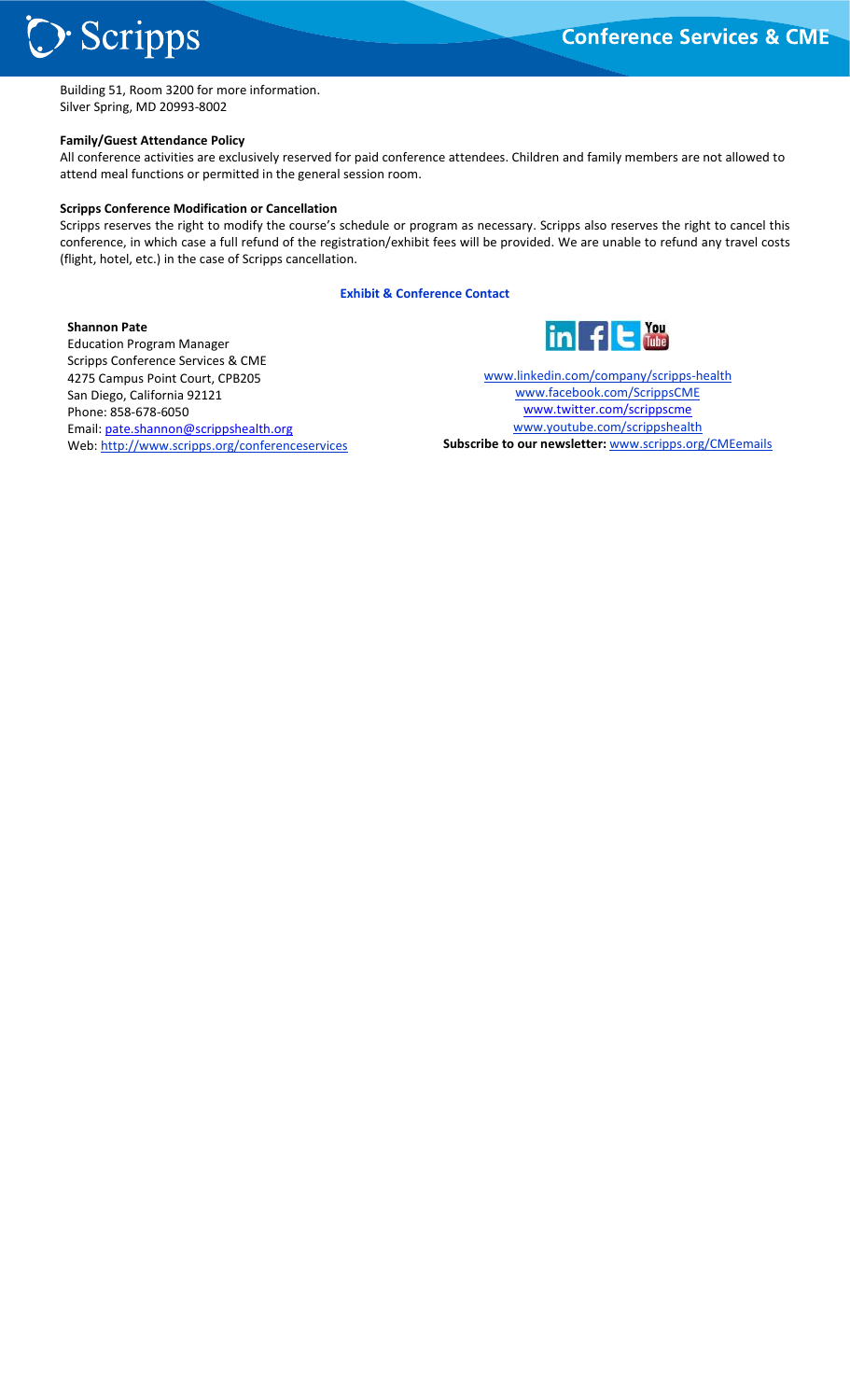

| <b>Scripps Second Annual Point of Care Ultrasound Course</b><br>August 20, 2022 |                                                              |  |         |                                       |  |  |  |  |
|---------------------------------------------------------------------------------|--------------------------------------------------------------|--|---------|---------------------------------------|--|--|--|--|
| San Diego Marriott . La Jolla, California                                       |                                                              |  |         |                                       |  |  |  |  |
| <b>Application to Exhibit</b>                                                   |                                                              |  |         |                                       |  |  |  |  |
| <b>COMPANY INFORMATION</b>                                                      |                                                              |  |         |                                       |  |  |  |  |
| <b>Company Name:</b>                                                            |                                                              |  |         |                                       |  |  |  |  |
| <b>Company Contact:</b>                                                         |                                                              |  |         |                                       |  |  |  |  |
| Phone:                                                                          |                                                              |  | E-mail: |                                       |  |  |  |  |
| <b>EXHIBIT FEES</b>                                                             |                                                              |  |         |                                       |  |  |  |  |
|                                                                                 | Exhibit (includes two full access conference passes) \$2,000 |  |         | Additional Passes \$50 x<br>ப         |  |  |  |  |
| <b>ADDITIONAL SUPPORT OPPORTUNITIES</b>                                         |                                                              |  |         |                                       |  |  |  |  |
| $\Box$ In-kind Support (please specify quantity & description<br>below)         |                                                              |  |         | $\Box$ Sponsored Breakfast<br>\$3,000 |  |  |  |  |
|                                                                                 |                                                              |  |         | Guarantee of Exclusivity \$3.000      |  |  |  |  |

### METHOD OF PAYMENT

 $\sum$  Scripps

Please select payment method:

\_\_\_\_\_\_\_\_\_\_\_\_\_\_\_\_\_\_\_\_\_\_\_\_\_\_\_\_\_\_\_\_\_\_\_\_\_\_\_\_\_\_\_\_\_

#### $\Box$  Check Please make checks payable to Scripps (in U.S. dollars only) Scripps Tax ID # 95-1684089

☐ Visa ☐ MasterCard ☐ AMEX ☐ Discover If paying by credit card, please complete the information below

| <b>Credit Card Number</b>        | <b>Expiration Date</b> |
|----------------------------------|------------------------|
| Security Code on Card (Required) | Billing Zip Code       |

### EXHIBIT CONDITIONS AND DEADLINES

- The exhibit cancellation deadline is Friday, August 12, 2022. Scripps CME will refund the cost of the exhibit less a \$100 processing fee. After August  $12^{th}$ , no refunds will be granted.
- Proof of vaccination will be required for all staff, participants, and vendors.
- Staff, participants, and vendors will be required to wear masks and remain physically distanced during the conference.
- Scripps reserves the right to prohibit or remove any exhibit which detracts from the general character of the Exhibition as a whole or consists of products or services inconsistent with the purpose of the Exhibition. The right to prohibit or remove includes, but is not limited to, such persons, things, conduct, printed matter or anything else of a character which Scripps deems objectionable.
- Scripps reserves the right, in its sole discretion, to refuse any person, including without limitation any employee of Exhibitor, admission to the Exhibition.
- Scripps accepts no responsibility for breakdown or failure of any of the services provided for, or in connection with, the Exhibition.

#### AGREEMENT

This application will not be processed unless signed by an authorized company representative. This application shall serve as both a contractual agreement and invoice for exhibitors.

(Print name of company/organization)

agrees to abide by the rules and regulations of Scripps CME set forth in the exhibitor prospectus.

Signature: Title: Date:

Please send your completed application and full payment to: Shannon Pate · Scripps Conference Services & CME 4275 Campus Point Court, CPB 205 · San Diego, CA 92121 pate.shannon@scrippshealth.org